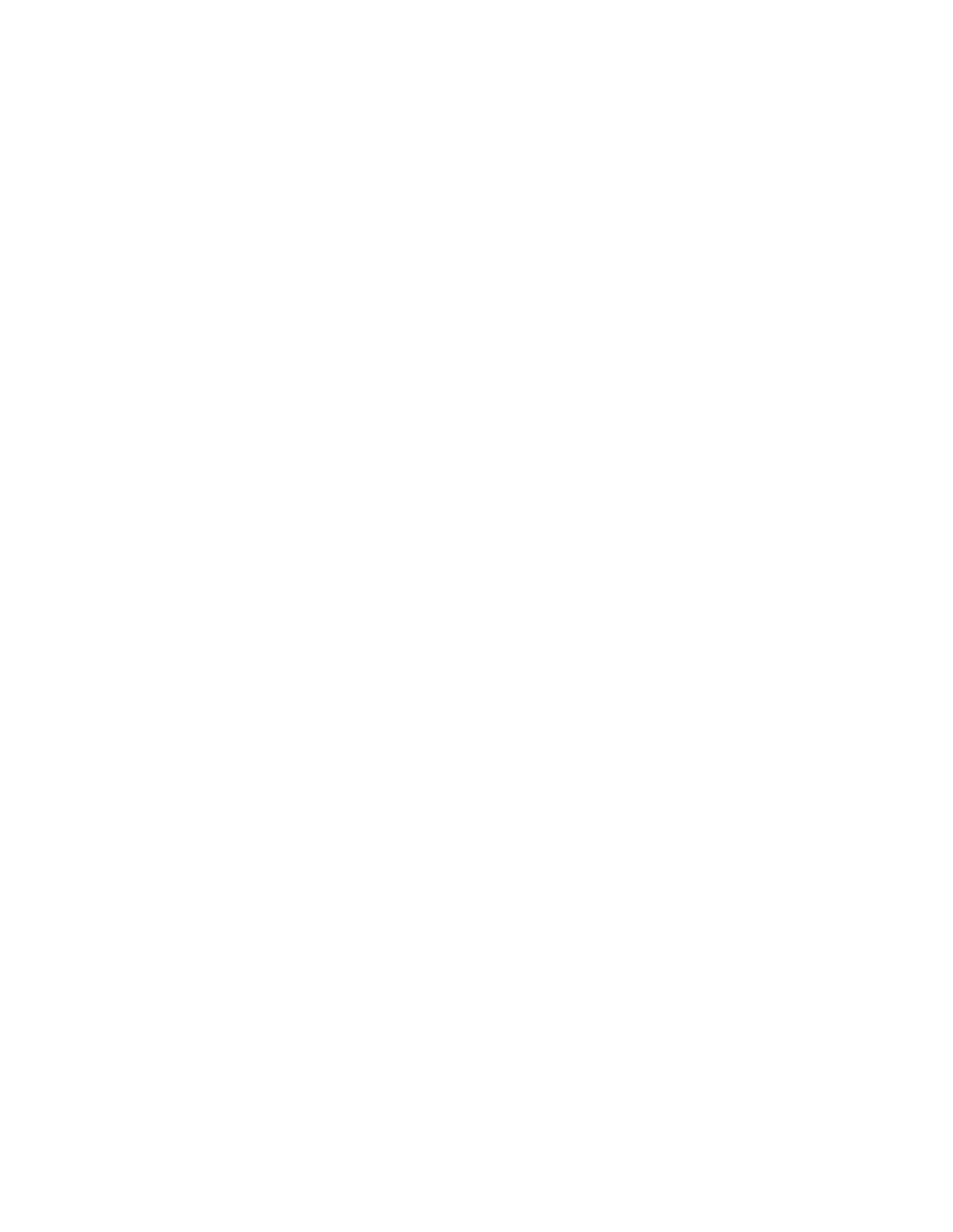# **CHARLOTTE MASON YOUR WAY FORM 1 GUIDE**

### **A CHARLOTTE MASON PLENARY**

**WWW.CMPLENARY.COM**

COPYRIGHT © 2019 BY A CHARLOTTE MASON PLENARY, LLC. ALL RIGHTS RESERVED. CHARLOTTE MASON PLENARY GRANTS PERMISSION TO PRINT THIS GUIDE FOR USE WITHIN YOUR IMMEDIATE HOUSEHOLD. SHARING THIS FILE OR MAKING COPIES OF THE PRINTED MATERIAL FOR USE OUTSIDE OF YOUR HOUSEHOLD IS IN VIOLATION OF THE COPYRIGHT © HELD BY A CHARLOTTE MASON PLENARY, LLC.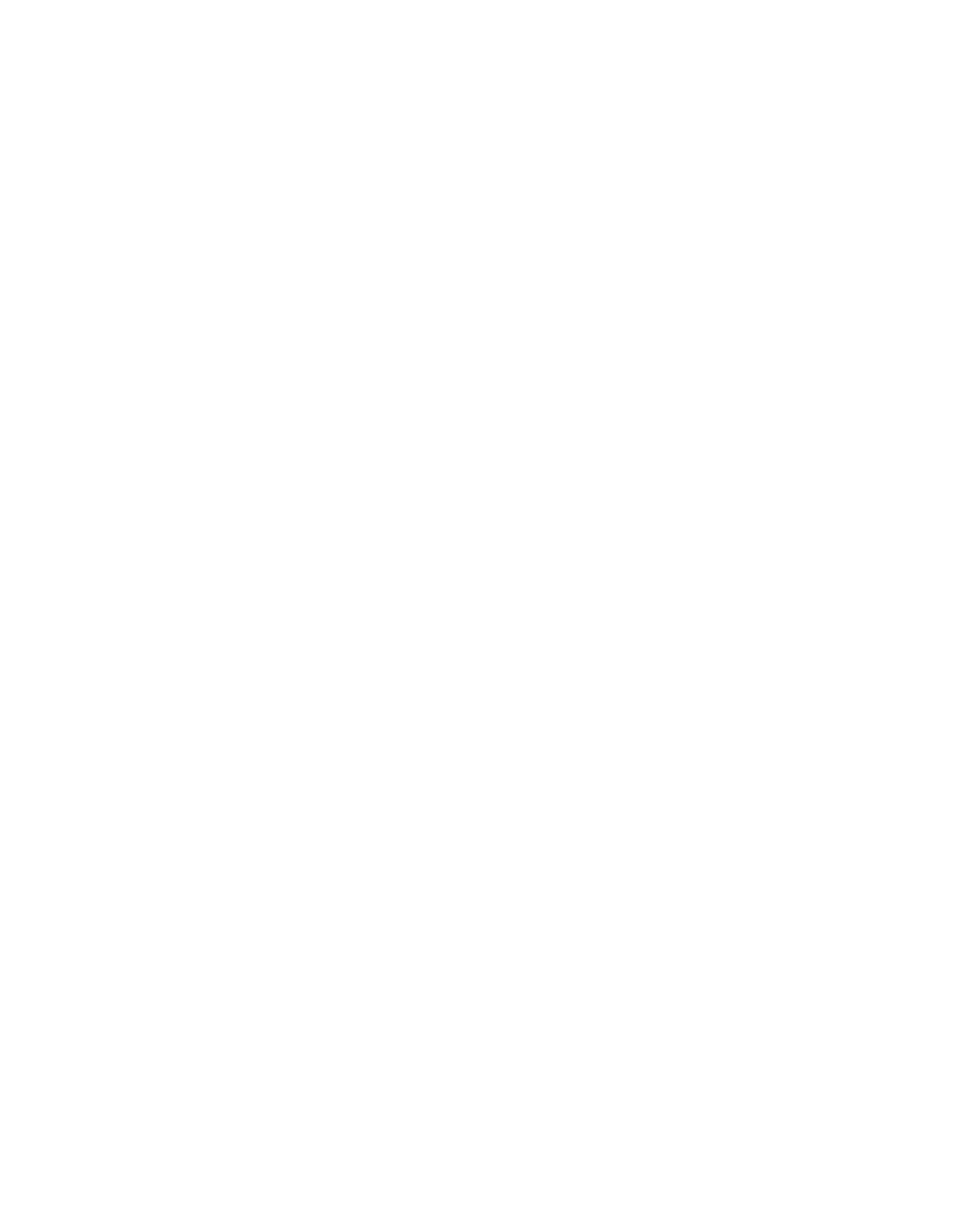CHARLOTTE MASON YOUR WAY FORM GUIDE

Introduction

**Form 1 Guide**

Thank you for choosing A CHARLOTTE MASON PLENARY! And welcome to a Charlotte Mason education, a method that truly honors the child as a person and brings ease and joy to homeschooling.

This Guide lists each subject in Form 1, books that were used, notes on each subject, and scheduling information. My goal is to help you design a personalized "Charlotte Mason Your Way" curriculum that fits your family.

#### **There are 3 steps to this guide:**

**Step #1: Overview of Form Subjects Step #2: The Charlotte Mason Your Way Quiz Step #3: Your Custom Schedule**

**Step #1: An Overview of Form Subjects:** Step #1 will give you information on which subjects were taught and which books Charlotte chose for her students.

My source information for this guide comes from analyzing more than 10 years worth of Charlotte Mason's original PNEU Programmes from 1920-1933. These Programmes list the curriculum used by students in the PNEU Schools.

All of Charlotte's Programmes are divided by Form. Forms are like grade levels, but they allow for more flexibility in meeting the educational needs of a child. Forms are elastic, allowing the teacher to stretch or contract the amount and difficulty of work based on a child's ability and needs.

Form 1 roughly correlates with U.S. Grades 1-3:

#### **Form 1B = Grade 1**

#### **Form 1A = Grades 2 and 3**

*"The child of six goes into [Form 1B]; he works for 2½ hours a day, but half an hour of this time is spent in drill and games. Including drill, he has thirteen 'subjects' of study, for which about sixteen books are used." (Vol. 3, pg 272)*

*"In [Form 1A], the children are usually between seven and eight, but may be nine. They have fifteen 'subjects' (perhaps twenty-three books)." (Vol. 3, pg 275)*

For more information on Forms, please see *[Understanding Forms in a Charlotte Mason Education](https://cmplenary.com/forms/)*.

This guide is a compilation of information taken from many Programmes. I have included what is most consistent throughout the Programmes. In most subjects, I have listed books that Charlotte actually used. Whenever possible, each title will be linked to an in-print edition and/or a public domain version for your convenience.

I have included this information to help you in selecting your own books. Viewing the actual book that Charlotte used for a given subject will give you an insight into why she chose it, what makes it a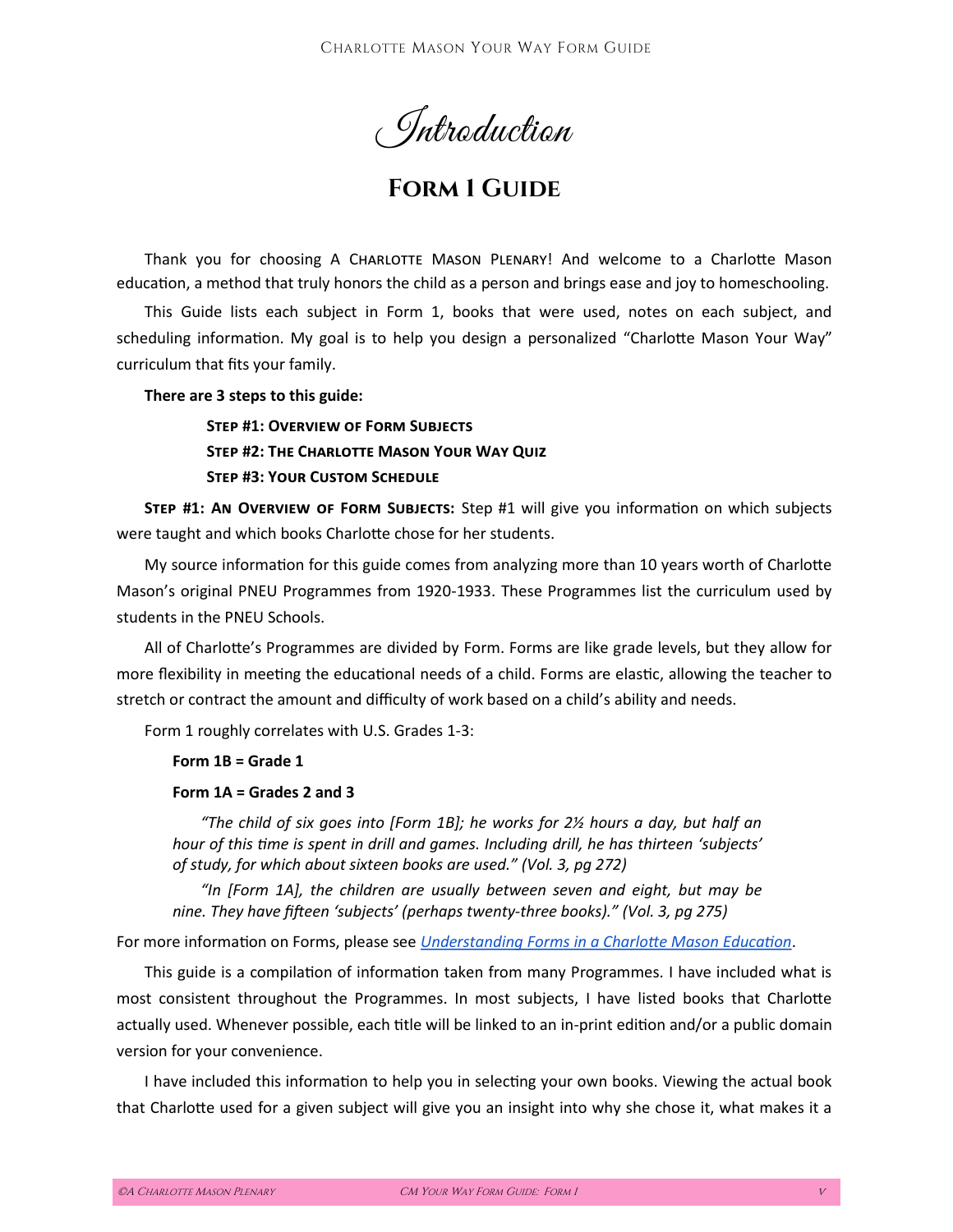#### CHARLOTTE MASON YOUR WAY FORM 1 GUIDE

living book, what makes it appropriate for this age range, and what to look for in choosing a modern equivalent. I have also listed a few books that I personally recommend. To see additional living books recommendations, please see the [CM SUBJECTS](https://cmplenary.com/resources-charlotte-mason-subjects/) page.

Once you have completed the Form Overview, then move on to Step #2.

**Step #2: The Charlotte Mason Your Way Quiz**: This is a fun exercise that will show you your strengths as a family. We want to identify those strengths and build a solid foundation on them!

You will use your results from the Quiz when you get to **Step #3: Creating Your Custom Schedule**.

Your schedule is the machine that keeps your homeschool going. Once in place, it takes all the decision work out of your day – you simply move on to the next thing on your schedule. A simple schedule is easily tweaked and improved. An overly complex schedule can be difficult to change and can become a burden. We want to keep it simple and stress-free! Less stress, more joy!

The entire process of Steps 1-3 will help set you up for ongoing success.

One more thing – I also want to encourage you to read Charlotte's original *Home Education Series*  for yourself. Her words are so inspiring and so helpful for developing the atmosphere of your home, the discipline you'll need each day, and the beauty of the life you want to cultivate. After all, education is "an atmosphere, a discipline, a life."

Start with Volume 1, especially since you have Form 1 students, as Volume 1 was written specifically regarding children ages six through nine. There is a wealth of advice and knowledge in it's pages.

I recommend **[The Annotated Home Education Series](https://cmplenary.com/product-category/cm-volumes/)** published by A Charlotte Mason Plenary of course! The annotations and additional information really help you better understand Charlotte's words and historical context. You can purchase *[Home Education: Annotated Edition](https://cmplenary.com/product/plenary-vol1/)* (Volume 1) as a paperback book or as a downloadable PDF on The Plenary website.

Other options for learning more about the Charlotte Mason method include:

- Free 20 Principles study: *[Finding Your Way with Charlotte Mason](https://cmplenary.com/charlotte-mason-homeschooling-principles-of-education/)'s 20 Principles*
- **[Online Courses](https://cmplenary.com/courses-all/) for Parents, including a CM 101 Course coming soon!**
- Lots of free "how-to" videos on THE PLENARY YOUTUBE CHANNEL

Thank you for choosing The Plenary!



Rachel Lebowitz

A CHARLOTTE MASON PLENARY RACHEL@CMPLENARY.COM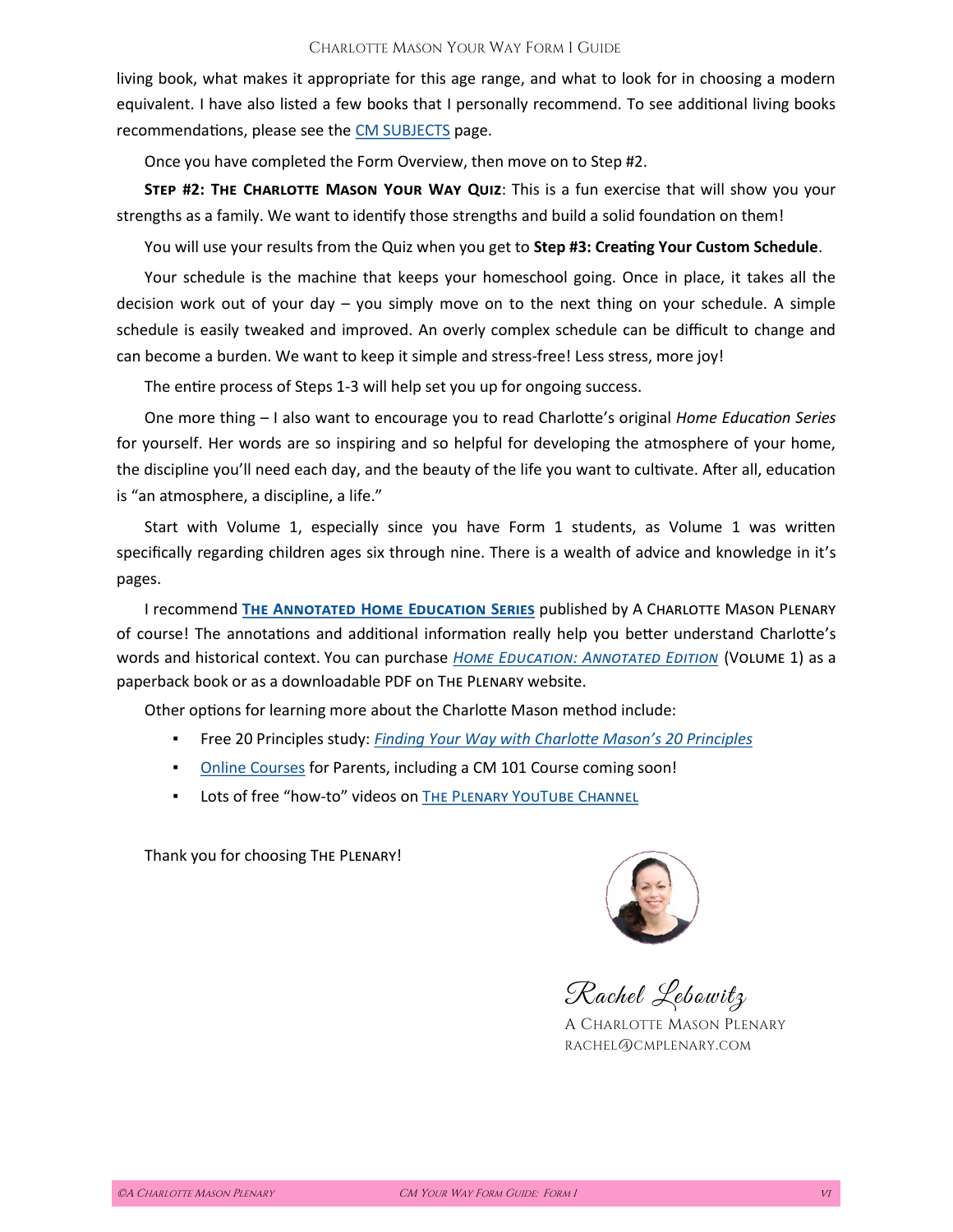# **CHARLOTTE MASON YOUR WAY FORM 1 GUIDE**

**A CHARLOTTE MASON PLENARY WWW.CMPLENARY.COM**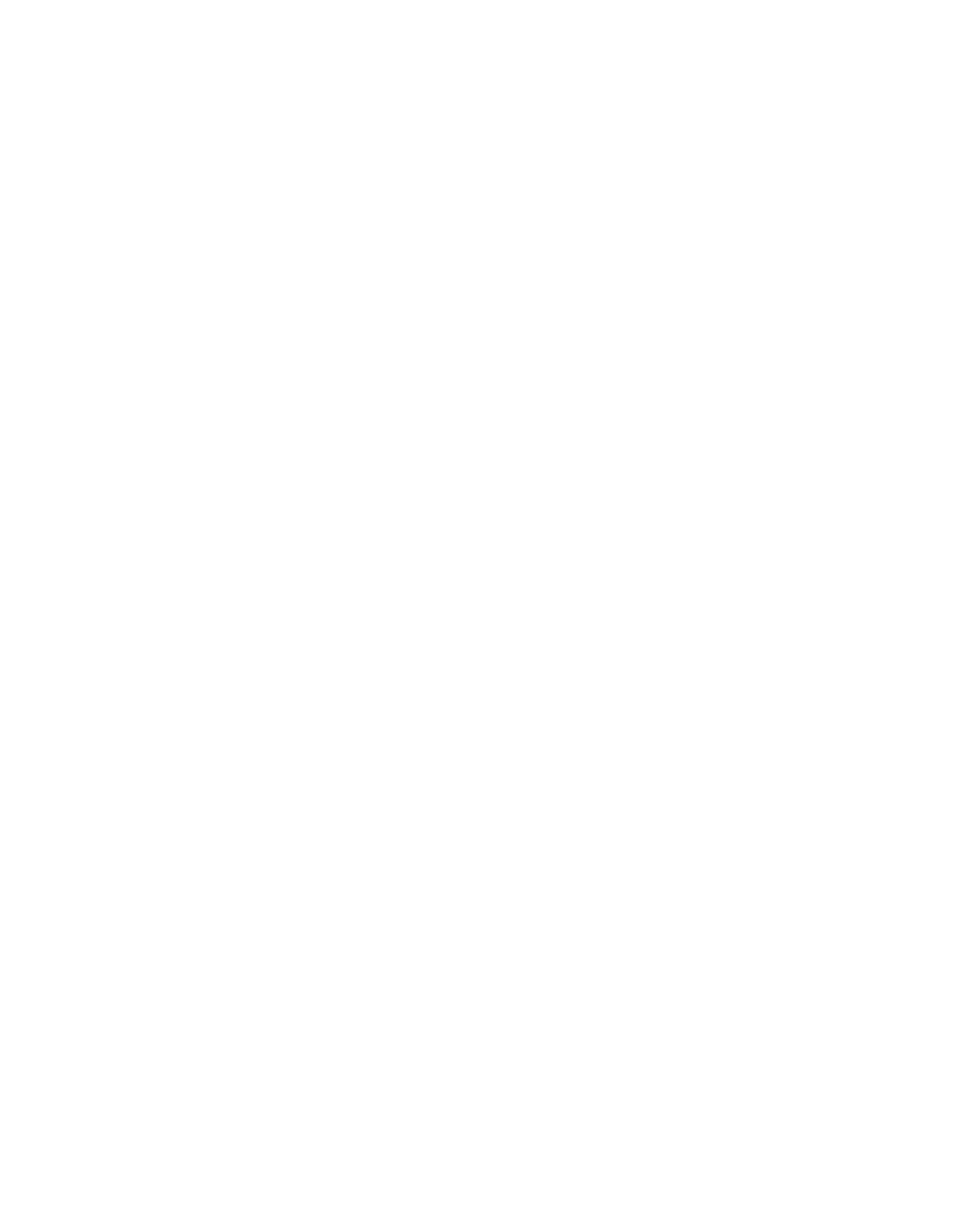# **STEP #1 OVERVIEW OF FORM SUBJECTS**

# **CHARLOTTE MASON YOUR WAY FORM 1 GUIDE**

**A CHARLOTTE MASON PLENARY WWW.CMPLENARY.COM**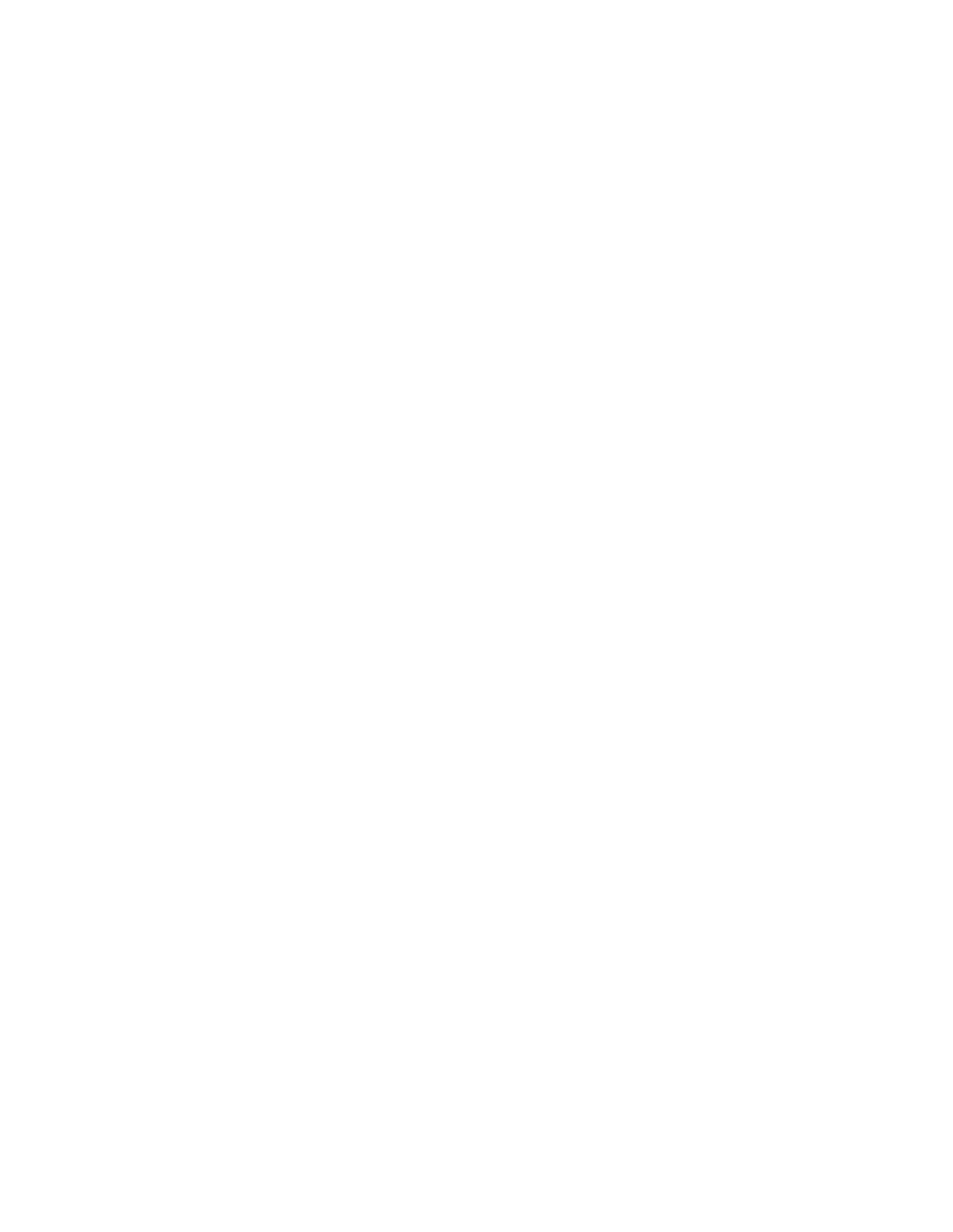CHARLOTTE MASON YOUR WAY FORM GUIDE

Overview of Form 1 Subjects **STEP #1**

#### **HISTORY – HOME COUNTRY**

Refer to Vol. 1, Part 5, Ch. 18, pages 280-295 / Vol. 6, pages 169-175

Charlotte's students studied the history of their home country every year. All Form 1 students used a book about British history called *[An Island Story](https://amzn.to/2OZrAec)* by H.E. Marshall. Choose a primary history spine for your home country. Options for good living books for American History include:

- a. **[America First: Updated Edition](https://amzn.to/2XyXp3j) by Lawton Evans is an excellent history spine and it does not** assume prior knowledge. Please use the UPDATED edition to avoid insensitive language in the
- b. *[A History of the United States and Its People](https://amzn.to/2wYatTe)* by Edward Eggleston is also a good choice, but is not nearly as narrative as *America First.*
- **C**<br>*I* The Book of Introduction to Native Americans this book is lovely.

mix of history about the church and biogra $F$   $ROM$ people associated with the church. You can include a similar history or biography book for you<u>r Form 1</u>A stud**y**nt.

## See the  $\mathsf{F}_\mathbf{A}$ rm  $\mathscr{D}$  at  $\mathsf{F}_\mathbf{A}$  all  $\mathsf{F}_\mathbf{A}$  within Form  $\mathbf{I}_\mathsf{A}$ Or see the **Mistory page. ORAL NARRATION / COMPOSITION**

All scheduled books are to be narrated except poetry.

For help with narration, see the video: [Beginning Narration.](https://cmplenary.com/beginning-narration-charlotte-mason-homeschool/)

Prepping the lesson can improve the quality of a student's narrations. Recap the previous reading, introduce any new people or places in the new reading (view locations on a map), and introduce vocabulary words that your student may not understand through context. For more information, see [Plenary Pointers: Prepping a Lesson.](https://cmplenary.com/preparing-a-lesson-in-a-charlotte-mason-education/)

#### **TALES / LITERATURE**

Refer to Vol. 1, Appendices C and D (Plenary Annotated Edition) / Vol. 6, pages 180-182

Charlotte deliberately chose stories which would inspire wonder and awe in young children.

Students began the study of mythology in Form 1 and continued reading mythology throughout the Forms. Knowledge of mythology is foundational to understanding Western Literature in later years.

See our [Literature page](https://cmplenary.com/resources-charlotte-mason-subjects/literature/) for more options. Or see the [Form 1 page](https://cmplenary.com/resources-charlotte-mason-subjects/charlotte-mason-form-1/) for all subjects within Form 1.

#### **FORM 1B**

a. Fairy Tales – read 3 fairy tales from Grimm's or Hans Christian Andersen's per term; *[The Blue](https://amzn.to/2U1rOEt)*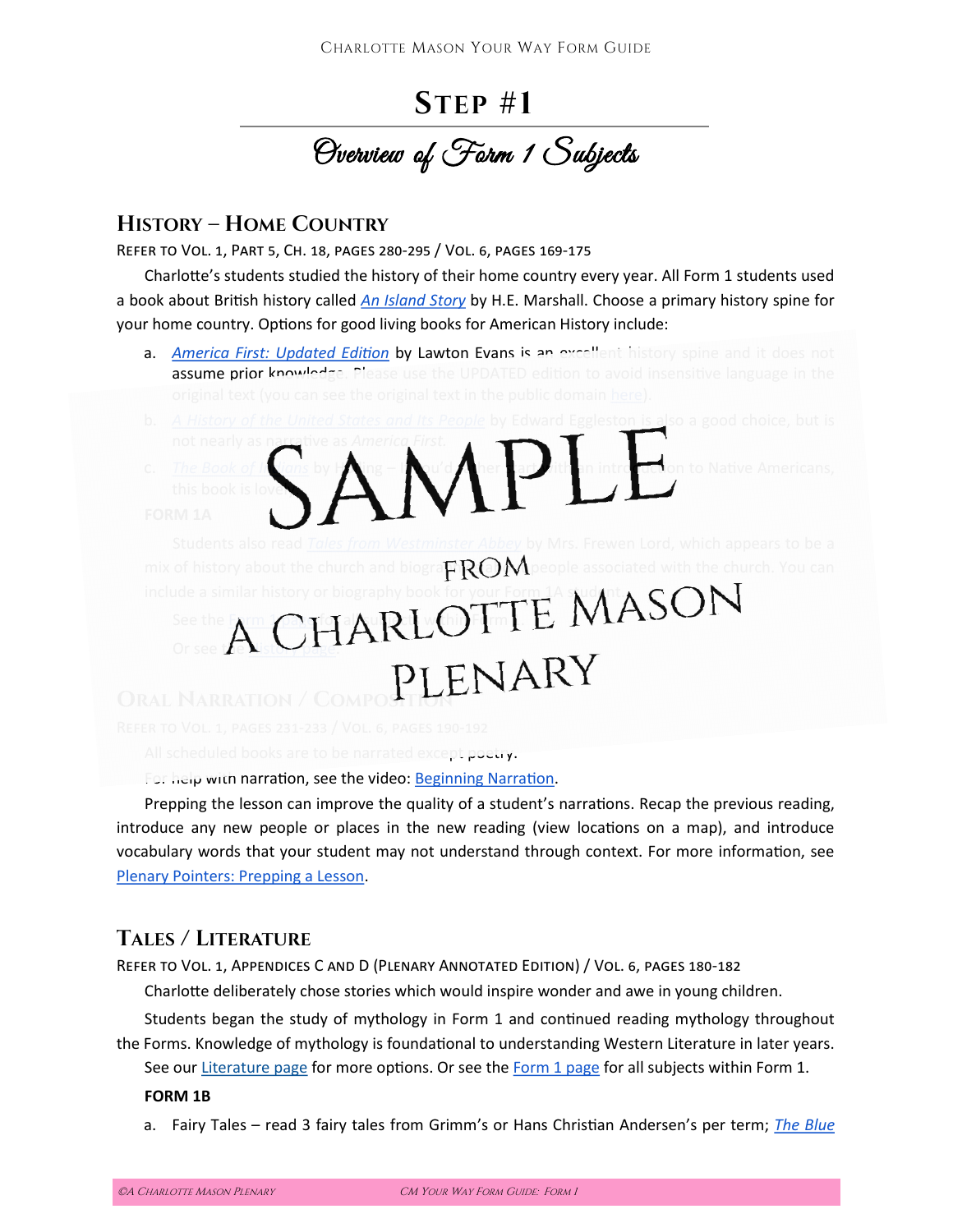#### *[Fairy Book](https://amzn.to/2U1rOEt) by Andrew Lang contains tales from both authors*

- b. Fables read 3 fables from *Aesop'[s Fables](https://amzn.to/305SI2E)* per term
- c. Poetry choose a poet or an anthology that is suitable for young children. Charlotte used anthologies such as *[Fairies and Chimneys](https://amzn.to/2UcX4Rl)* (public domain text [here\)](https://archive.org/details/fairieschimneys00fyle2/page/n10) and *[The Fairy Green](https://archive.org/details/fairygreen00fyle/page/n5)* by

- 
- a. Greek Mythology students took two years to read *[Tales of Troy and Greece](https://amzn.to/2T7WzYE)* by Andrew Lang b. Christian Allegorical **Fairly** students read *[The Pilgrim](https://amzn.to/2W1JYI2)*<sub>*-*</sub> *Pilgrim*<sub></sub> *Studiences* by John Bunyan over the *[Little Pilgrim](https://amzn.to/2AQNpZi)al background, simply substitute a tale*<br>**FROM**
- 

COPYWORA CHARLOTTE MASON

Copywork begins with simple lessons on writing strokes and then individual letters. Once a student mastered every letter, he began writing sentences for copywork. Choose a sentence or two from the student's reading books. The length of each sentence will depend on how long your student will tolerate the activity of handwriting. Gradually increase the length of the selected passage to include 2- 3 sentences as your student builds hand strength and confidence.

- **FORM 1B**  Charlotte used *[A New Handwriting](https://babel.hathitrust.org/cgi/pt?id=nyp.33433006222735;view=1up;seq=9;size=50)* by Mary Monica Waterhouse Bridges. Instructions were *"one letter to be mastered per lesson. Transcribe from reading books."*
- **FORM 1A**  Charlotte used *[A New Handwriting](https://babel.hathitrust.org/cgi/pt?id=nyp.33433006222735;view=1up;seq=9;size=50)* by Mary Monica Waterhouse Bridges. Instructions were *"two letters to be mastered per lesson. Transcribe from reading books."*

### **GEOGRAPHY**

REFER TO VOL. 1, PART 5, CH Charlotte loved the  $\leq$  v of geography. She wrote a series of 5 geography books which in schools across England. Form  $\bigwedge$  udents learned two types of geography: physical geography and

- Physical Geography students read  $F_ROM$ *[Elementary Geography](https://www.amazon.com/Elementary-Geography-Charlotte-Mason/dp/0990552969/ref=sr_1_1?s=books&ie=UTF8&qid=1521997224&sr=1-1&keywords=geography+charlotte+mason)* (free online <u>[PDF\)](https://books.google.com/books?id=YWcDAAAAQAAJ&printsec=frontcover&dq=editions:0_lWtKgZ62bkKDU5#v=onepage&q&f=false) to study physi</u>cal *Next rax SWC is* sweet little book is still suitable for  $\bigcap$  in dry,  $\bigwedge$  if  $\bigcap$  dry'd like an updated and  $\bigvee$  and  $\bigvee$  dressen, it has been reprinted $\bigwedge$ Ma $\bigcup$  Lang  $\bigcap$
- b. Regional Geography students  $\bigoplus_{i=1}^{\infty}$   $\bigotimes_{i=1}^{\infty} \bigotimes_{i=1}^{\infty} \bigotimes_{i=1}^{\infty}$  bout far off places. Choose a travelogue book you think your student would enjoy. Some books that Charlotte used
	- *[The World at Home: Pictures and Scenes from Far Off Lands](https://archive.org/details/worldathomeorpi00kirbgoog/page/n9)* by Elizabeth and Mary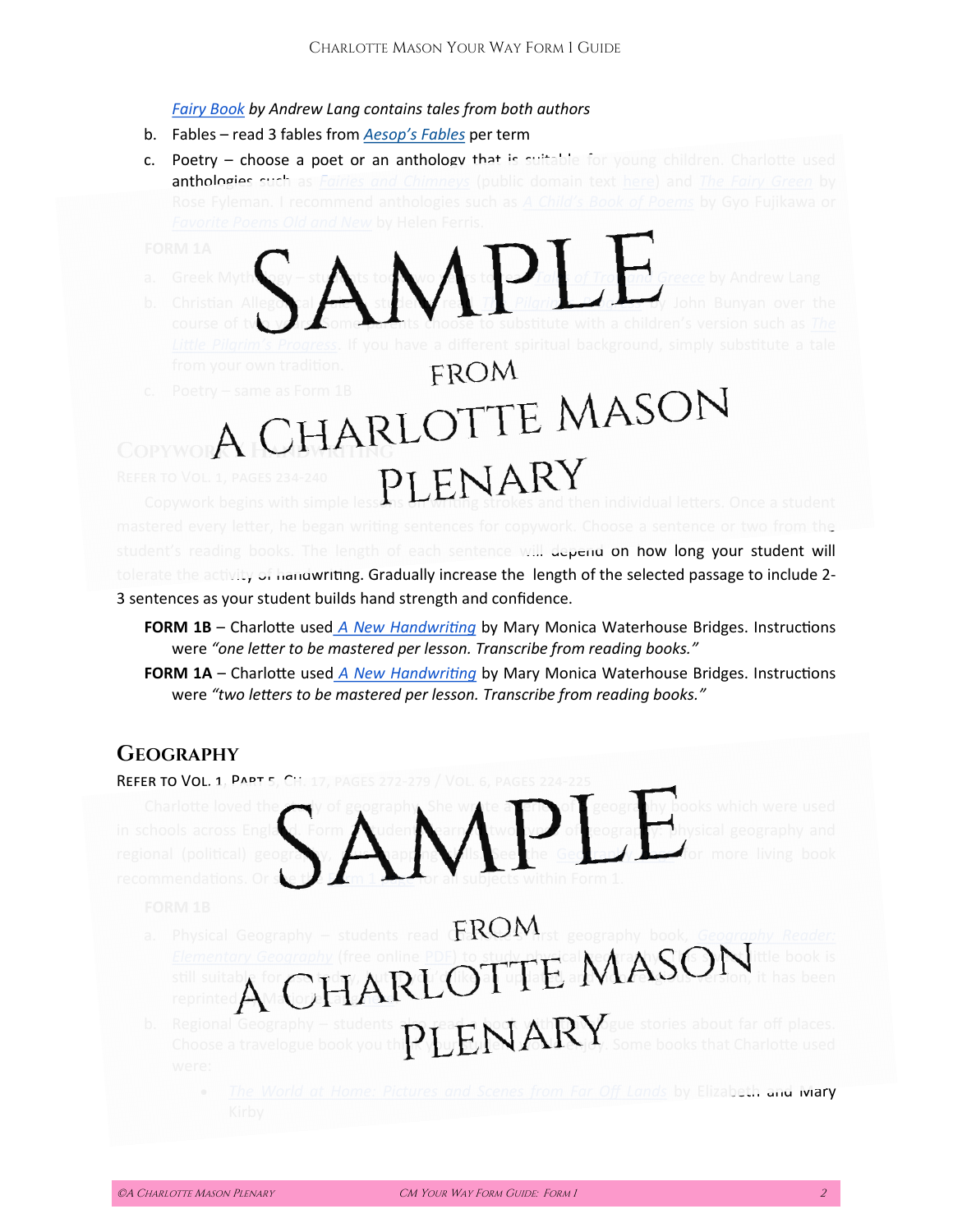### **FORM 1 FREQUENCY & LENGTH OF LESSONS CHART**

| <b>ESSENTIAL</b><br><b>SUBJECTS</b>    | <b>MAX</b><br><b>LENGTH</b> | <b>REPEAT</b>             | <b>AM</b><br><b>PM</b> | L/R<br><b>BRAIN</b> | <b>OTHER</b><br><b>SUBJECTS</b>          | <b>MAX</b><br><b>LENGTH</b> | <b>REPEAT</b> | <b>AM</b><br><b>PM</b> | L/R<br><b>BRAIN</b> |  |
|----------------------------------------|-----------------------------|---------------------------|------------------------|---------------------|------------------------------------------|-----------------------------|---------------|------------------------|---------------------|--|
| COPYWORK                               | 20 min.                     | 3x week                   | AM                     | R                   | <b>HISTORY TALES</b>                     | 30 min.                     | 1x week       | AM                     |                     |  |
| TALES /<br>LITERATURE                  | 20 min                      | 2x week                   | AM                     |                     | <b>BIBLE / RELIGIOUS</b><br><b>STUDY</b> | 20 min.                     | 4x week       | AM.                    |                     |  |
| <b>HISTORY-</b><br><b>HOME COUNTRY</b> | 30 min.                     | 1x week                   | AM.                    | L                   | <b>GEOGRAPHY</b><br>PHYSICAL             | 10 min.                     | 1x week       | AM.                    | R                   |  |
| <b>SCIENCE -</b><br><b>NATURE LORE</b> | 20 min.                     | 1x week                   | AM                     | L                   | <b>GEOGRAPHY</b><br><b>REGIONAL</b>      | 10 min.                     | 1x week       |                        | R                   |  |
|                                        | 20 min.                     | 6x week                   | AM                     |                     |                                          | min.                        | $1x$ we       |                        | R                   |  |
|                                        |                             | 5x week                   |                        |                     |                                          | min.                        |               |                        | R                   |  |
|                                        |                             | wee                       |                        |                     |                                          |                             |               |                        | R                   |  |
| <b>JOY SUBJECTS</b>                    | MAX                         | <b>REPEAT</b>             | AM                     | L/R                 | <b>FOREIGN</b><br><b>LANGUAGE SONG</b>   | $15$ min.                   | 1x week       | AM                     | т                   |  |
| <b>POETRY</b>                          | LENGTH<br>10 min.           | 5x week                   | PM<br>PM               | <b>BRAIN</b>        | RECITATION                               | 10 min.                     | 3x week       | AM.                    | R                   |  |
| <b>SCIENCE-</b><br><b>NATURE STUDY</b> |                             |                           |                        | FRC                 | INSTRUMENT                               |                             |               | <b>PM</b>              |                     |  |
|                                        |                             |                           |                        |                     |                                          |                             |               |                        |                     |  |
|                                        |                             |                           |                        |                     | ARLOTTE MASON                            |                             |               |                        |                     |  |
| NORK<br><b>HANDICRAFTS</b>             | 20                          | 4x week AM                |                        |                     |                                          |                             |               |                        |                     |  |
| <b>MUSICAL</b><br>INSTRUMENT           |                             |                           |                        |                     | LENARY                                   |                             |               |                        |                     |  |
| <b>PICTURE</b><br>STUDY                | 20 min.                     | 1x every<br>other<br>week | PM                     | $\sim$ 1.           |                                          |                             |               |                        |                     |  |
| COMPOSER<br><b>STUDY</b>               |                             | 1x every<br>other<br>week | PM                     | $\mathbb{L}$        |                                          |                             |               |                        |                     |  |
| <b>DRAWING</b>                         | 30 min.                     | 3x week                   | PM                     |                     |                                          |                             |               |                        |                     |  |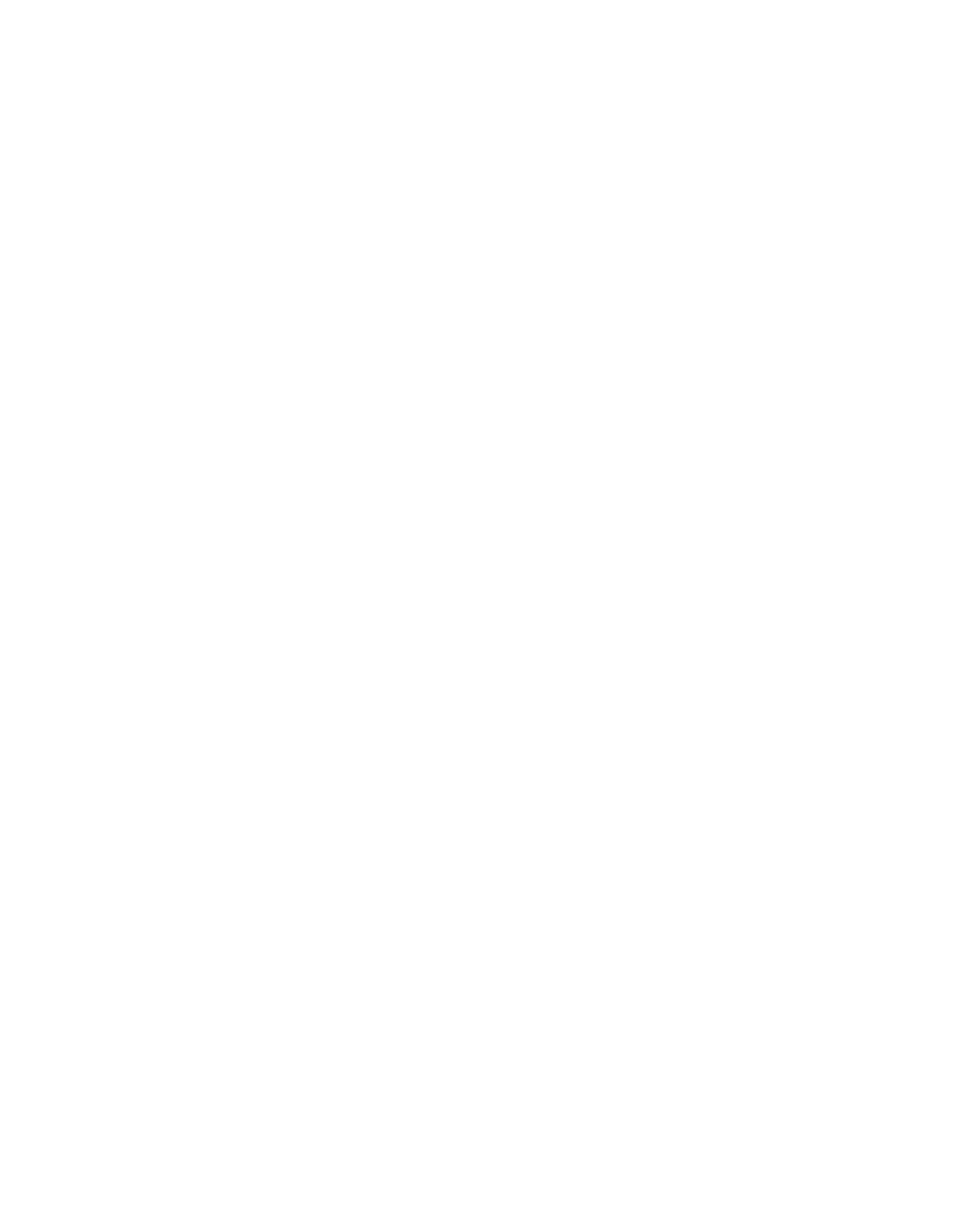# **APPENDIX CHARLOTTE MASON'S 20 PRINCIPLES**

# **CHARLOTTE MASON YOUR WAY FORM 1 GUIDE**

**A CHARLOTTE MASON PLENARY WWW.CMPLENARY.COM**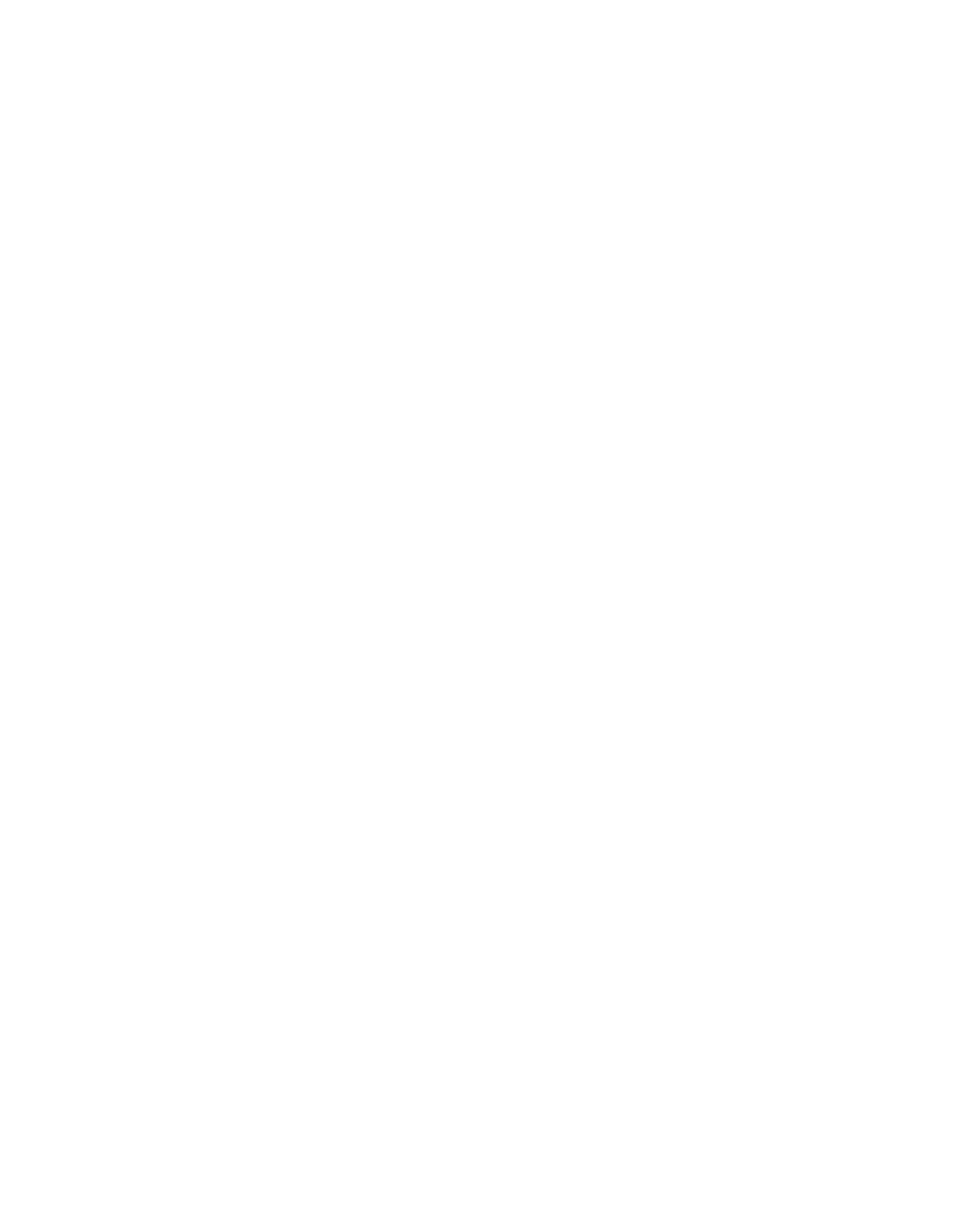Charlotte Mason' s

### **20 PRINCIPLES**

**Principle #1:** Children are born persons.

**PRINCIPLE #2:** They are not born either good or bad, but with possibilities for good and for evil.

**Principle #3:** The principles of authority on the one hand, and of obedience on the other, are natural, necessary and fundamental; but –

**Principle #4:** These principles are limited by the respect due to the personality of children, which must not be encroached upon, whether by the direct use of fear or love, suggestion or influence, or by undue play upon any one natural desire.

**Principle #5:** Therefore, we are limited to three educational instruments – the atmosphere of environment, the discipline of habit, and the presentation of living ideas. The P.N.E.U. Motto is: "Education is an atmosphere, a discipline, and a life."

**Principle #6:** When we say that *"education is an atmosphere,"* we do not mean that a child should be isolated in what may be called a 'child-environment' especially adapted and prepared, but that we should take into account the educational value of his natural home atmosphere, both as regards persons and things, and should let him live freely among his proper conditions. It stultifies a child to bring down his world to the 'child's' level.

**Principle #7:** By *"education is a discipline,"* we mean the discipline of habits, formed definitely and thoughtfully, whether habits of mind or body. Physiologists tell us of the adaptation of brain structures to habitual lines of thought, i.e., to our habits.

**Principle #8:** In saying that *"education is a life,"* the need of intellectual and moral as well as of physical sustenance is implied. The mind feeds on ideas, and therefore children should have a generous curriculum.

**Principle #9:** We hold that the child's mind is no mere *sac* to hold ideas; but is rather, if the figure may be allowed, a spiritual *organism*, with an appetite for all knowledge. This is its proper diet, with which it is prepared to deal; and which it can digest and assimilate as the body does foodstuffs.

**Principle #10:** Such a doctrine as *e.g.* the Herbartian, that the mind is a receptacle, lays the stress of Education (the preparation of knowledge in enticing morsels duly ordered) upon the teacher. Children taught on this principle are in danger of receiving much teaching with little knowledge; and the teacher's axiom is "what a child learns matters less than how he learns it."

**Principle #11:** But we, believing that the normal child has powers of mind which fit him to deal with all knowledge proper to him, give him a full and generous curriculum; taking care only that all knowledge offered him is vital, that is, that facts are not presented without their informing ideas. Out of this conception comes our principle that –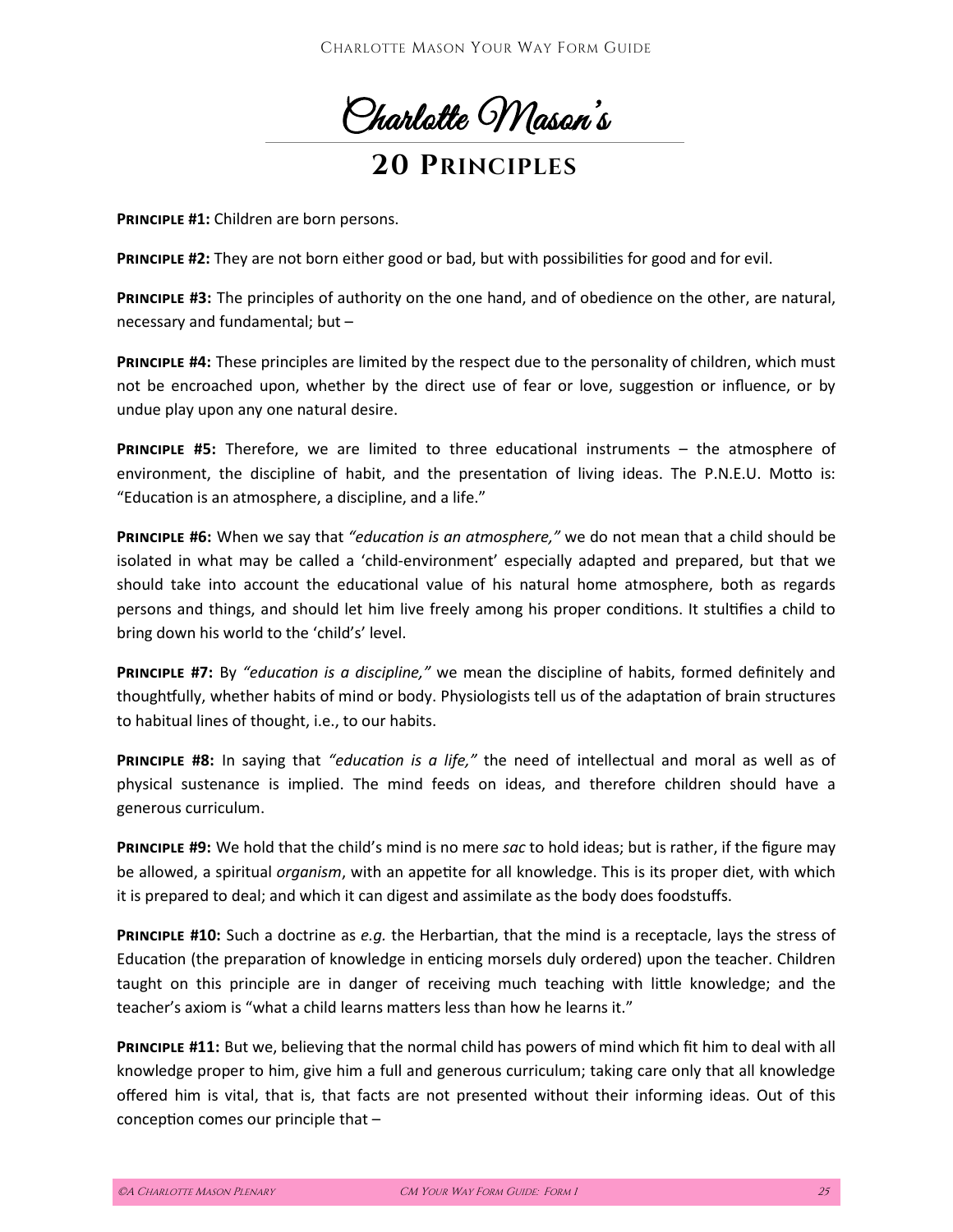**Principle #12:** *"Education is the Science of Relations"*; that is, that a child has natural relations with a vast number of things and thoughts: so we train him upon physical exercises, nature lore, handicrafts, science and art, and upon *many living books*, for we know that our business is not to teach him all about anything, but to help him to make valid as many as may be of –

"Those first-born affinities that fit our new existence to existing things."

**Principle #13:** In devising a Syllabus for a normal child, of whatever social class, three points must be considered:

- (a) He requires *much* knowledge, for the mind needs sufficient food as much as does the body.
- (b) The knowledge should be various, for sameness in mental diet does not create appetite (*i.e.*, curiosity).
- (c) Knowledge should be communicated in well-chosen language because his attention responds naturally to what is conveyed in literary form.

**Principle #14:** As knowledge is not assimilated until it is reproduced, children should 'tell back' after a single reading or hearing, or should write on some part of what they have read.

**Principle #15:** A *single reading* is insisted on because children have naturally great power of attention; but this force is dissipated by the re-reading of passages, and also, by questioning, summarizing, and the like.

Acting upon these and some other points in the behavior of mind, we find that *the educability of children in enormously greater than has hitherto been suppose*d and is but little dependent on such circumstances as heredity and environment.

Nor is the accuracy of this statement limited to clever children or to children of the educated classes: thousands of children in Elementary Schools respond freely to this method, which is based on the *behavior of mind.*

**PRINCIPLE #16:** There are two guides to moral and intellectual self-management to offer to children, which we may call "the way of the will" and "the way of the reason."

**Principle #17:** *The way of the will:* Children should be taught

- (a) to distinguish between "I want" and "I will."
- (b) That the way to will effectively is to tum our thoughts from that which we desire but do not will.
- (c) That the best way to turn our thoughts is to think of or do some quite different thing, entertaining or interesting.
- (d) That after a little rest in this way, the will returns to its work with new vigor.

(This adjunct of the will is familiar to us as *diversion*, whose office it is to ease us for a time from will effort, that we may 'will' again with added power. The use of *suggestion* as an aid to the will *is to be deprecated*, as tending to stultify and stereotype character. It would seem that spontaneity is a condition of development, and that human nature needs the discipline of failure as well as of success.)

**Principle #18:** *The way of reason:* We teach children, too, not to "lean (too confidently) to their own understanding"; because the function of reason is to give logical demonstration (a) of mathematical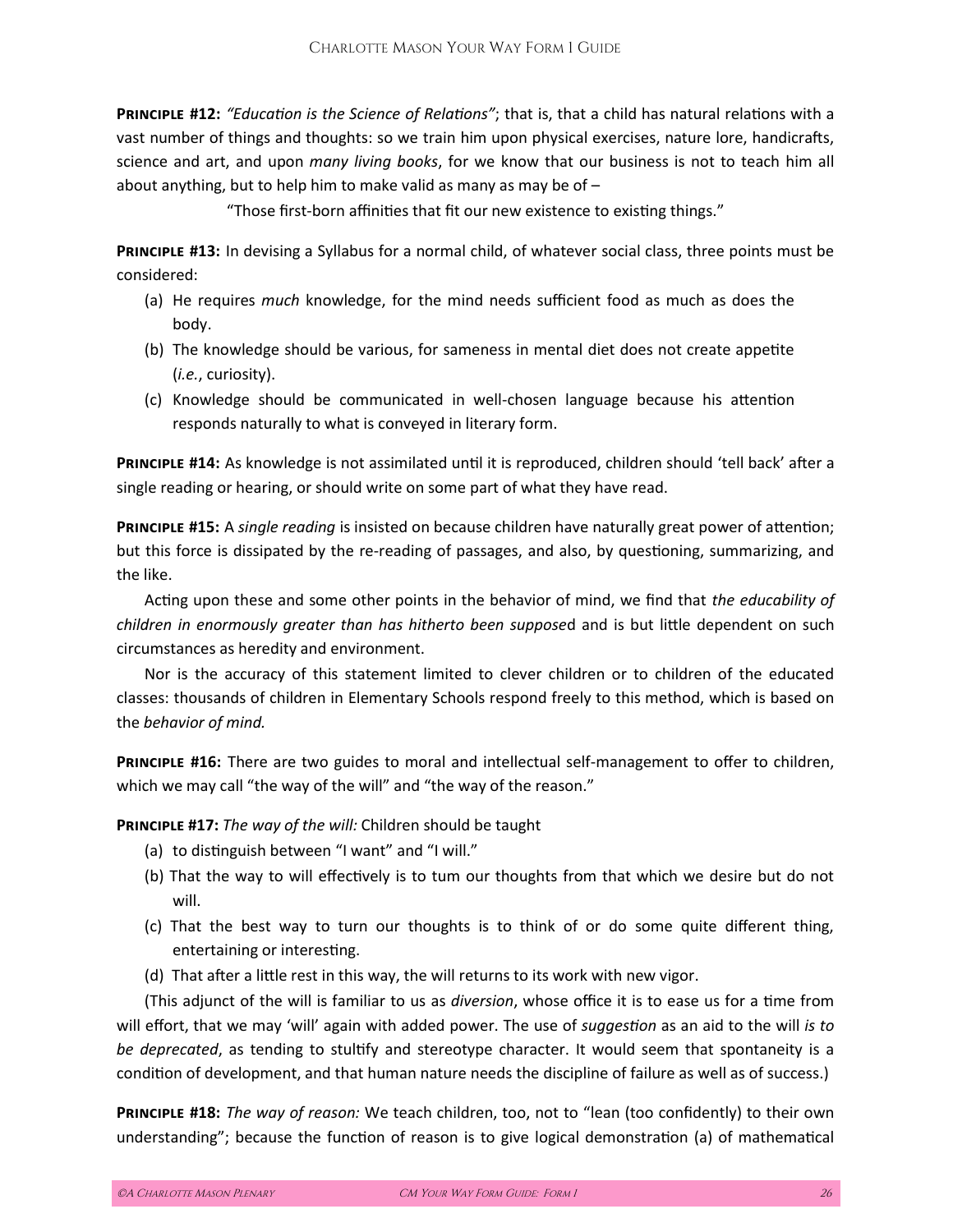truth, (b) of an initial idea, accepted by the will. In the former case, reason is, practically, an infallible guide, but in the latter, it is not always a safe one; for, whether that idea be right or wrong, reason will confirm it by irrefragable proofs.

**Principle #19:** Therefore, children should be taught, as they become mature enough to understand such teaching, that the chief responsibility which rests on them as *persons* is the acceptance or rejection of ideas. To help them in this choice we give them principles of conduct, and a wide range of the knowledge fitted to them. These principles should save children from some of the loose thinking and heedless action which cause most of us to live at a lower level than we need.

**Principle #20:** We allow no separation to grow up between the intellectual and 'spiritual' life of children, but teach them that the Divine Spirit has constant access to their spirits, and is their continual Helper in all the interests, duties and joys of life.

**Join us for a free 20 Principles Study here:** *[Finding Your Way with Charlotte Mason](https://cmplenary.com/charlotte-mason-homeschooling-principles-of-education/)'s 20 Principles*